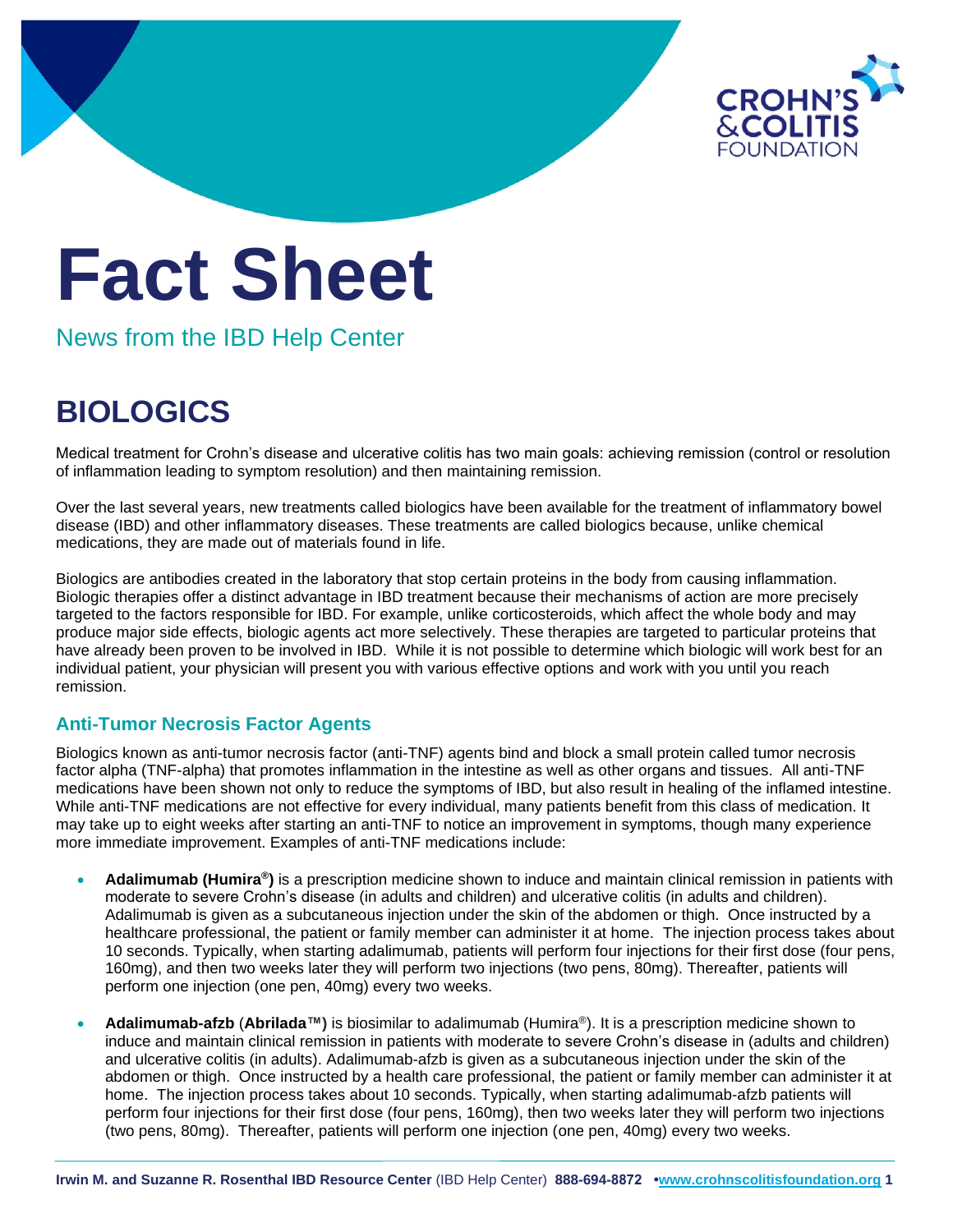- **Adalimumab-atto (Amjevita**™**)** is biosimilar to adalimumab (Humira®). It is a prescription medicine shown to induce and maintain clinical remission in patients with moderate to severe Crohn's disease in (adults and children) and ulcerative colitis (in adults). Adalimumab-atto is given as a subcutaneous injection under the skin of the abdomen or thigh. Once instructed by a health care professional, the patient or family member can administer it at home. The injection process takes about 10 seconds. Typically, when starting adalimumab-atto patients will perform four injections for their first dose (four pens, 160mg), then two weeks later they will perform two injections (two pens, 80mg). Thereafter, patients will perform one injection (one pen, 40mg) every two weeks.
- **Adalimumab-adbm (Cyltezo™)** is a biosimilar to adalimumab (Humira®). It has been approved for the treatment of adult patients with moderately to severely active Crohn's disease or ulcerative colitis who have had an inadequate response to conventional therapy. Adalimumab-adbm is given as a subcutaneous injection under the skin of the abdomen or thigh. Once instructed by a health care professional, the patient or family member can administer it at home. The injection process takes about 10 seconds. Typically, when starting adalimumab-adbm, patients will perform four injections for their first dose (four pens, 160mg), then two weeks later they will perform two injections (two pens, 80mg). Thereafter, patients will perform one injection (one pen, 40mg) every two weeks.
- **Adalimumab-bwwd (HADLIMA)** is a biosimilar to adalimumab (Humira®). It has been approved for the treatment of adult patients with moderately to severely active Crohn's disease or ulcerative colitis who have had an inadequate response to conventional therapy. Adalimumab-bwwd is given as a subcutaneous injection under the skin of the abdomen or thigh. Once instructed by a health care professional, the patient or family member can administer it at home. The injection process takes about 10 seconds. Typically, when starting adalimumab-bwwd, patients will perform four injections for their first dose (four pens, 160mg), then two weeks later they will perform two injections (two pens, 80mg). Thereafter, patients will perform one injection (one pen, 40mg) every two weeks.
- **Adalimumab-fkjp (Hulio®)** is a biosimilar to adalimumab (Humira®). It has been approved for the treatment of adult patients with moderately to severely active Crohn's disease or ulcerative colitis who have had an inadequate response to conventional therapy. Adalimumab-fkjp is given as a subcutaneous injection under the skin of the abdomen or thigh. Once instructed by a health care professional, the patient or family member can administer it at home. The injection process takes about 10 seconds. Typically, when starting adalimumab-fkjp, patients will perform four injections for their first dose (four pens, 160mg), then two weeks later they will perform two injections (two pens, 80mg). Thereafter, patients will perform one injection (one pen, 40mg) every two weeks.
- **Adalimumab-adaz (HymirozTM)** is a biosimilar to adalimumab (Humira®). It has been approved for the treatment of adult patients with moderately to severely active Crohn's disease or ulcerative colitis who have had an inadequate response to conventional therapy. Adalimumab-adaz is given as a subcutaneous injection under the skin of the abdomen or thigh. Once instructed by a health care professional, the patient or family member can administer it at home. The injection process takes about 10 seconds. Typically, when starting adalimumab-adaz, patients will perform four injections for their first dose (four pens, 160mg), then two weeks later they will perform two injections (two pens, 80mg). Thereafter, patients will perform one injection (one pen, 40mg) every two weeks.
- **Certolizumab pegol (Cimzia®)** is another self-injected anti-TNF used to reduce the signs and symptoms, as well as maintain clinical response, of moderate to severe Crohn's disease. Patients treated with certolizumab pegol usually receive an injection every two weeks for the first three injections. Once benefit has been established, it is usually given once every four weeks. Depending on the physician's orders, it is injected under the skin by either a health care professional (typically a nurse) or the patient.
- **Golimumab (Simponi®)** is indicated for the treatment of adult patients with moderate to severe ulcerative colitis who are unable to wean off of steroids or who have had an inadequate response to, or intolerance to, other ulcerative colitis medications. Golimumab is usually injected every four weeks after two starter doses. Once instructed by a health care professional, the patient or family member can administer it at home.
- **Infliximab (Remicade®)** has been approved for the treatment and maintenance of remission of moderate to severe Crohn's disease and ulcerative colitis (in adults and children). It is also approved for reducing the number of draining enterocutaneous and rectovaginal fistulas and maintaining fistula closure in adult patients with fistulizing disease. It is given by an intravenous infusion lasting approximately two to four hours. The first three doses are given more closely together, at zero, two, and six weeks, and thereafter usually every eight weeks.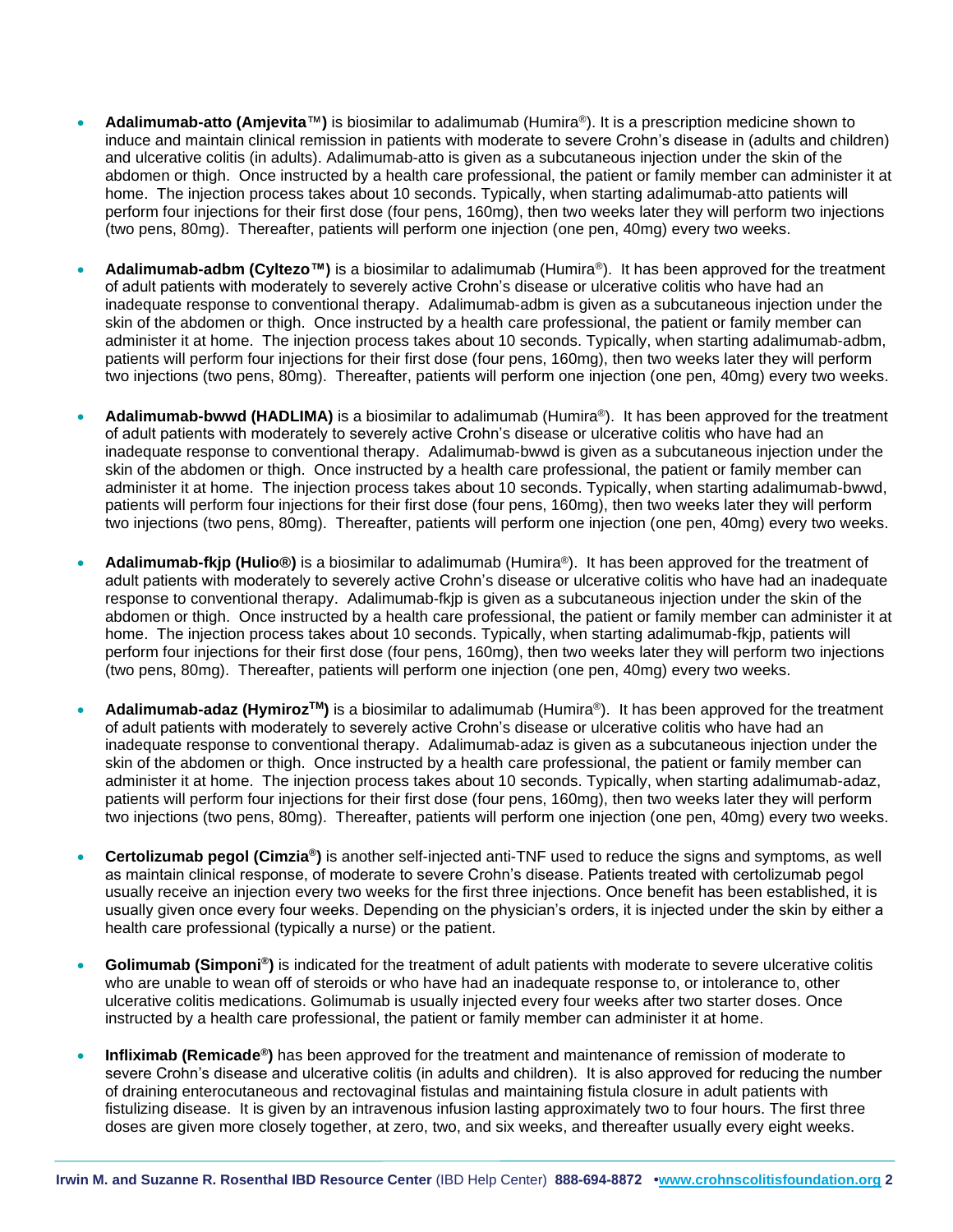- **Infliximab-abda (Renflexis**®**)** is a biosimilar to infliximab (Remicade®). It has been approved for the treatment and maintenance of remission of moderate to severe Crohn's disease (in adults and children) and ulcerative colitis (in adults). It is also approved for reducing the number of draining enterocutaneous and rectovaginal fistulas and maintaining fistula closure in adult patients with fistulizing disease. It is given by an intravenous infusion lasting approximately two to four hours. The first three doses are given more closely together, at zero, two, and six weeks, and thereafter usually every eight weeks.
- **Infliximab-axxq (Avsola TM)** is a biosimilar to infliximab (Remicade®). It has been approved for the treatment and maintenance of remission of moderate to severe Crohn's disease (in adults and children) and ulcerative colitis (in adults). It is also approved for reducing the number of draining enterocutaneous and rectovaginal fistulas and maintaining fistula closure in adult patients with fistulizing disease. It is given by an intravenous infusion lasting approximately two to four hours. The first three doses are given more closely together, at zero, two, and six weeks, and thereafter usually every eight weeks.
- **Infliximab-dyyb (InflectraTM)** is a biosimilar to infliximab (Remicade®). It has been approved for the treatment and maintenance of remission of moderate to severe Crohn's disease (in adults and children) and ulcerative colitis (in adults). It is also approved for reducing the number of draining enterocutaneous and rectovaginal fistulas and maintaining fistula closure in adult patients with fistulizing disease. It is given by an intravenous infusion lasting approximately two to four hours. The first three doses are given more closely together, at zero, two, and six weeks, and thereafter usually every eight weeks.
- **Infliximab-qbtx (IXIFI™)** is a biosimilar to infliximab (Remicade®). It has been approved for the treatment and maintenance of remission of moderate to severe Crohn's disease (in adults and children) and ulcerative colitis (in adults). It is also approved for reducing the number of draining enterocutaneous and rectovaginal fistulas and maintaining fistula closure in adult patients with fistulizing disease. It is given by an intravenous infusion lasting approximately two to four hours. The first three doses are given more closely together, at zero, two, and six weeks, and thereafter usually every eight weeks.

The interval of doses may need to be shortened based upon criteria that can be discussed with your health care provider.

*NOTE: A medication is considered "biosimilar" if research data shows that the medication is "highly structurally and clinically similar" to an already FDA-approved biological product*.

#### **Integrin Receptor Antagonists**

These biologics prevent the cells that cause inflammation from moving out of blood vessels and into tissues by blocking a protein on the surface of those cells. Examples of this type of medication include:

- **Natalizumab (Tysabri®)** has been approved for inducing and maintaining clinical response and remission in adult patients with moderate to severe Crohn's disease who have had an inadequate response to, or are unable to tolerate, other forms of therapy. It is infused into a vein at a certified infusion center and is usually given once every four weeks. It takes about one hour to receive the entire dose. Natalizumab works throughout the entire body. Natalizumab users carry an increased risk of a severe brain condition called progressive multifocal leukoencephalopathy (PML), resulting from infection with the John Cunningham (JC) virus. It is important to be tested for JC virus prior to starting natalizumab; patients who are negative for JC virus have a much lower risk of developing PML.
- **Vedolizumab (Entyvio™)** has been approved for inducing and maintaining clinical response and remission and achieving steroid-free remission in adult patients with moderate to severe Crohn's disease and ulcerative colitis who have had an inadequate response with, lost response to, or were intolerant to an anti-TNF or immunodmodulator; or had an inadequate response with, were intolerant to, or demonstrated dependence on corticosteroids. Vedolizumab works through a mechanism similar to natalizumab but is gut-specific and has not been shown to enter the brain. In large clinical trials, it was not associated with the brain disorder progressive multifocal leukoencephalopathy (PML) that is rarely observed in those using natalizumab (Tysabri®). This drug is infused intravenously over approximately 30 minutes at zero, two, and six weeks, then every eight weeks thereafter.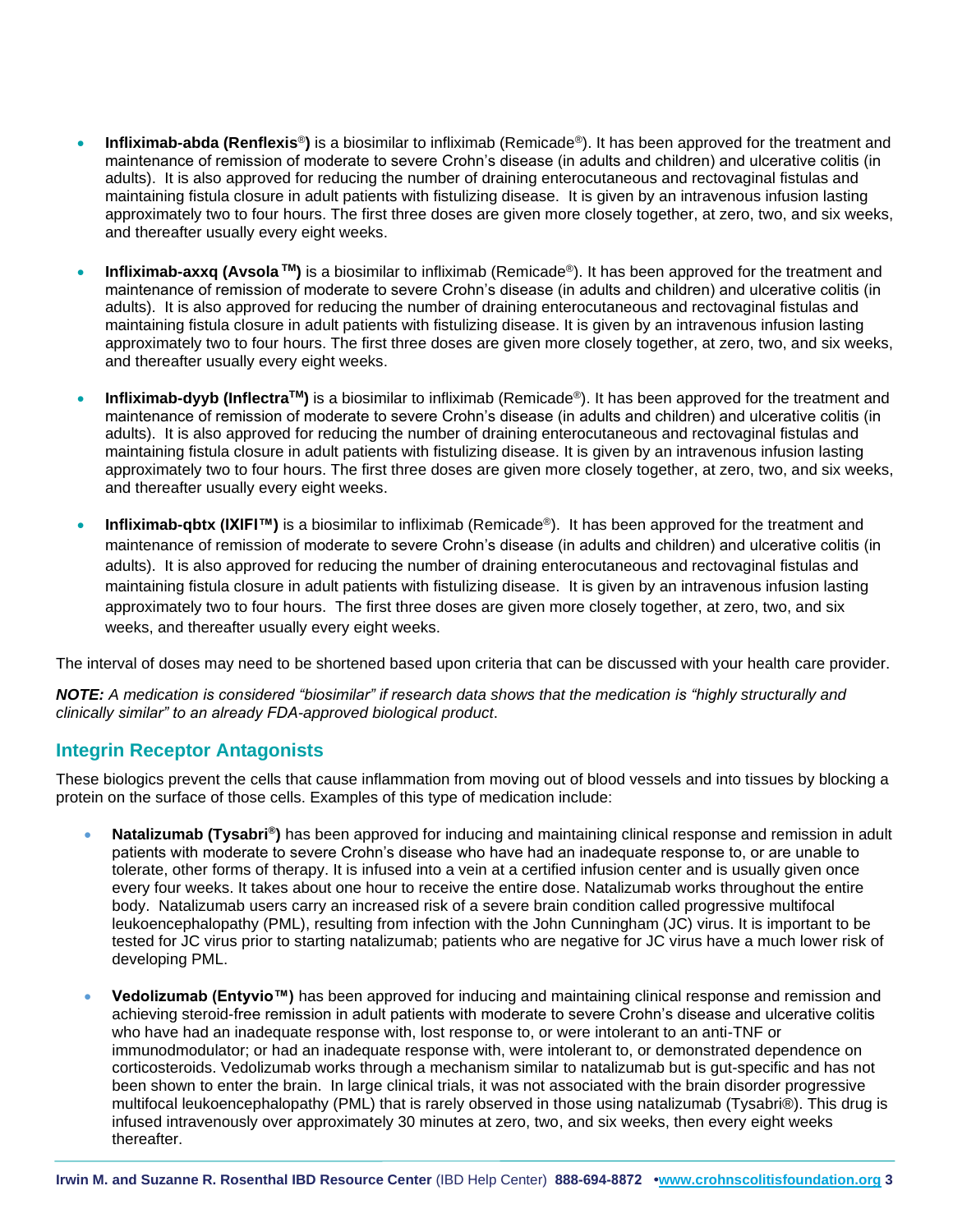#### **Interleukin-12 and -23 Antagonist**

This biologic targets specific proteins (interleukin-23 and interleukin-12) that play a key role in the inflammation process. An example of this type of medication is:

• **Ustekinumab (Stelara**®) has been approved for the treatment of adults with moderately to severely active Crohn's disease and ulcerative colitis who have had an inadequate response to conventional therapy. The first dose is a one-time intravenous (IV) infusion based on body weight that is given under the supervision of a health care professional. The following doses are given as an injection under the skin every eight weeks by a health care provider or self-injected by the patient after proper training.

#### **Risks and Special Considerations**

While the benefits often far outweigh the risks of biologic medications in patients suffering from IBD, patients should consider the following when using biologics:

- **Side Effects & Intolerance.** Because biologics are given by intravenous infusions or subcutaneous injections, they may produce redness, itching, bruising, pain, or swelling at the injection site. Other side effects may include: headache, fever, chills, hives and other rashes. Occasional severe allergic reactions may occur.
- **Infections.** Because biologics affect the immune system to help control IBD, biologics can impact your ability to fight infections. Further, anti-TNF medications increase the risk of developing less common, or atypical, infections. While the majority of patients using biologics never experience an infection related to the medication, it is important to discuss this issue with your IBD specialist. Because of this risk, it is important to determine if a patient has any chronic asymptomatic infections that may become reactivated when using these medications, including tuberculosis (TB) and chronic Hepatitis B virus. Further, to help prevent infections, patients should be up to date on appropriate vaccinations, including yearly influenza vaccinations, pneumonia vaccine, and hepatitis vaccines. If you develop any signs of infection while taking these medications, such as fever, new cough, or the flu, inform your doctor immediately.
- **Cancer Risk.** Anti-TNF medications have been associated with a small, but measurable, increase in the incidence of lymphoma, an uncommon cancer. While the overall risk of lymphoma is very low, the risk is highest in patients using anti-TNF medications in combination with another immunosuppressant, such as azathioprine (Imuran®).
- Liver Problems. Biologic therapies have been rarely associated with changes in liver function. If you develop jaundice (yellowing of skin and eyes) while using biologics, inform your doctor immediately.
- **Arthritis.** While anti-TNF medications often are effective treatments for inflammatory arthritis (joint pain), in some situations they may cause new joint pain. Notify your doctor if you are experiencing new joint discomfort while using anti-TNF medications.
- **Lupus-Like Reaction.** Rarely, an anti-TNF medication can cause a lupus-like reaction (LLR) which may present with symptoms such as a rash, joint pain, muscle ache, and/or fever. The LLR usually resolves with stopping the anti-TNF but may require a course of corticosteroids.
- **Skin reactions.** Rashes and anti-TNF–induced psoriasis have been reported.
- **Other Considerations.** Tell your doctor if you have any other health problems such as heart failure, hepatitis or multiple sclerosis before taking these treatments. Your doctor will determine if the benefits of biologics outweigh the risks in your individual situation.

On rare occasions, nervous system disorders also have been reported. Let your doctor know if you have or have had a disease that affects the nervous system, or if you experience any numbness, weakness, tingling, or visual disturbances while using anti-TNF medications.